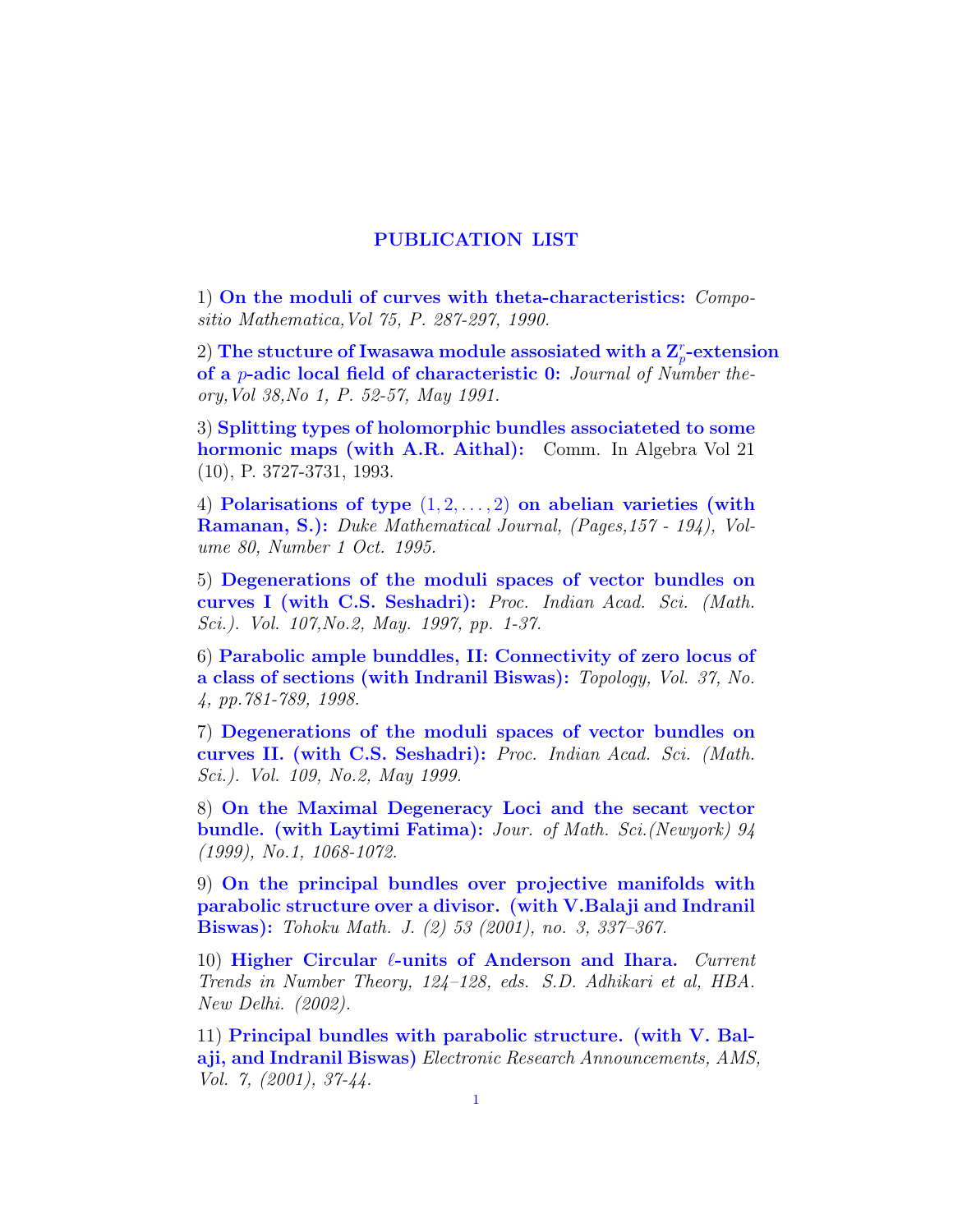12) Cycle class map and restriction of subvarieties. (with S.P.Inamdar) J. Ramanujan Math. Soc.,17. No.2, (2002), 85-91.

13) Ramified G-bundles as parabolic bundles. (with V. Balaji, and Indranil Biswas) Journal of Ramanujan Mathematical Soc., 18(2):123-138, 2003.

 $14)$ l-adic representation attached to an elliptic curve over a number field. Elliptic Curves, Modular Forms and Cryptography (HRI Workshop Proceedings) eds.A.K. Bhandari et al,HBA, New Delhi, 167-192, (2003).

15) Seshadri's work on moduli spaces - The case of singular curves. A Tribute to C. S. Seshadri eds.V. Lakshmibai et al, HBA, New Delhi, 20-27, (2003).

16) Nef and big vector bundles. Advances in Algebra and Geometry. Editor C. Musili, HBA, New Delhi, 189-194, (2003)

17)The mordell-weil theorem. (with B. Sury). Elliptic Curves, Modular Forms and Cryptography (HRI Workshop Proceedings) eds.A.K. Bhandari et al,HBA, New Delhi, 73-84, (2003).

18) On commutativity of rings. (with B. Sury). Journal of Ramanujan Mathematical Soc., 18(2):175-180, 2003.

19) A quick introduction to algebraic geometry and elliptic curves. (with B. Sury). Elliptic Curves, Modular Forms and Cryptography (HRI Workshop Proceedings) eds.A.K. Bhandari et al,HBA, New Delhi, 5-32, (2003).

20) Krull-schmidt reduction for principal bundles. (with V. Balaji, and Indranil Biswas). Journal fr die reine und angewandte Mathematik (Crelle's Journal). Vol 578 (Jan 2005).

21) Classification of real algebraic vector bundles over the real anisotropic conic. (with Indranil Biswas). Internat. J. Math. 16 (2005), no. 10, 1207–1220.

22) On Prime Fano Threefolds of Genus 9. (with L. Gruson, and F. Laytimi). Internat. J. Math. 17. No. 3 (2006).

23) Tannakian Krull-schmidt reduction. (with V. Balaji, and Indranil Biswas). Journal fr die reine und angewandte Mathematik (Crelle's Journal). Vol 590 (2006).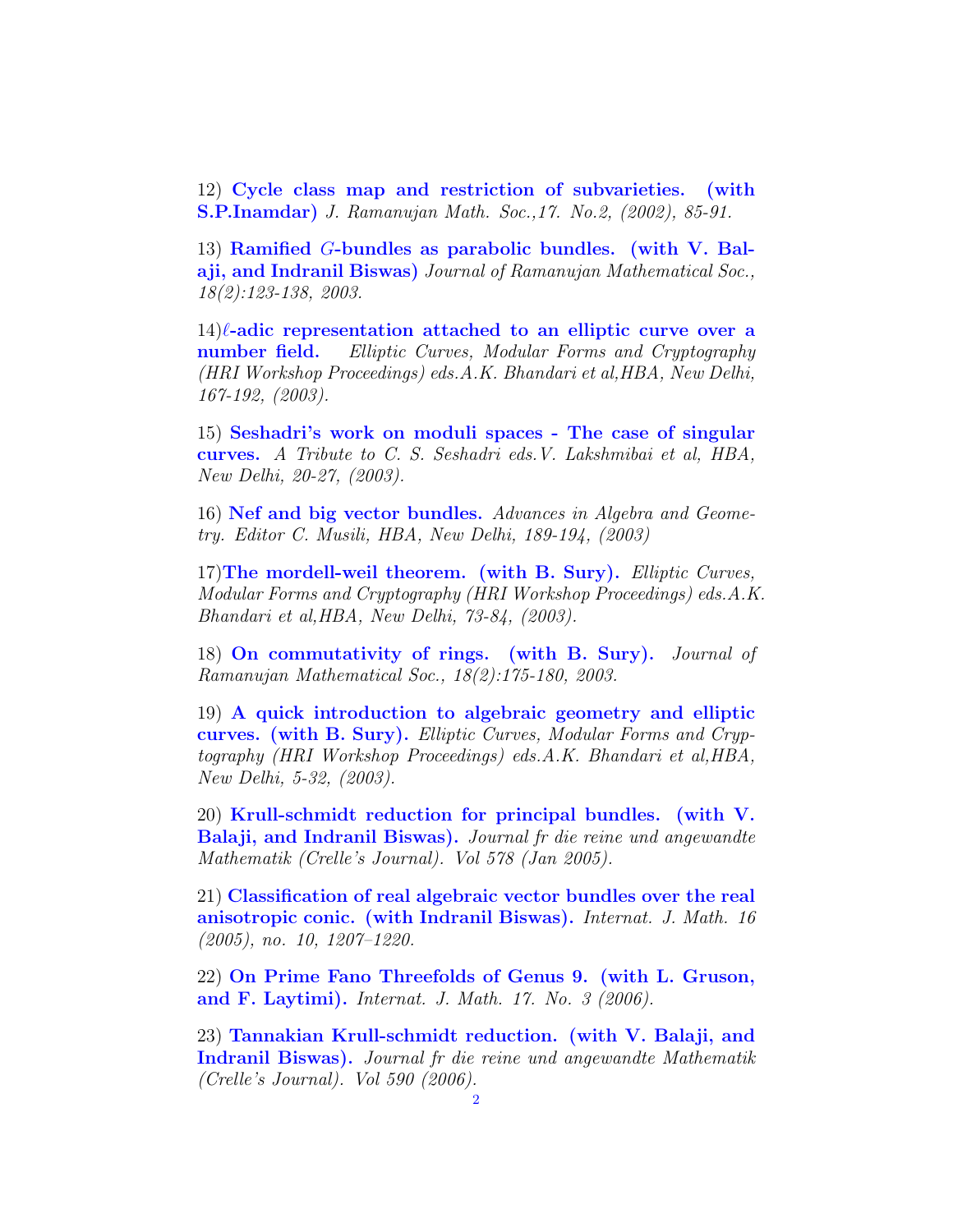24) Universal families on moduli spaces of principal bundles on curves. (with V. Balaji, I.Biswas and P.Newstead). International Mathematics Research Notices., 2006. Art. ID 80641, 16 pp.

25) Krull-Schmidt reduction of principal bundles in positive characterstic. (with V. Balaji, I.Biswas and A.J. Parameswaran) Expos. Math. vol.24. No. 3 (2006).

26) Absolutely split real algebraic vector bundles over a real form of projective space. (with I. Biswas). Bull. Sci. Math. 131 (2007), no. 7, 686–696.

27) Brauer obstruction for a universal vector bundle. (with Balaji, Vikraman; Biswas, Indranil; Gabber, Ofer). C. R. Math. Acad. Sci. Paris 345 (2007), no. 5, 265–268.

28) Barth type Vanishing theorem. (with F. Laytimi). Geom. Dedicata 141 (2009), 87–92.

29) Vector bundles over a non-degenerate conic. (with I.Biswas). J. Aust. Math. Soc. 86 (2009), no. 2, 145–154.

30) On the determination of Diophantine triples. (with Parvati Shastri). HRI conference proceedings: Number Theory and Applications. edited by S.D. Adhikari and B. Ramakrishnan, page 139, Hindustan Book agency Sept 2009.

31) Principal bundles over the projective line. (with I. Biswas). J. Algebra 322 (2009), no. 10, 3478–3491.

32) Vector Bundles Generated by Sections and morphisms to Grassmanian.(with F. Laytimi). Quadratic Forms, Linear Algebraic Groups, and Cohomology Springer Series: Developments in Mathematics, Vol. 18, Colliot-Thlne, J.-L.; Garibaldi, S.; Sujatha, R.; Suresh, V. (Eds.)

33)Vanishing Theorems for vector bundles generated by sections. (with F. Laytimi). Kyoto Journal of Mathematics. 50 (2010). no. 3. 469-479.

34) Secant bundles on second symmetric power of a curve. (with A. El Mazouni; F. Laytimi). Journal of the Ramanujan Mathematical society, 26, No. 1,(2011) 181–194.

35) Morphisms from  $P^2$  to  $Gr(2, \mathbb{C}^4)$ . (with A. El Mazouni; F. Laytimi). Journal of the Ramanujan Mathematical society, 26, No. 3,(2011) 321–332.